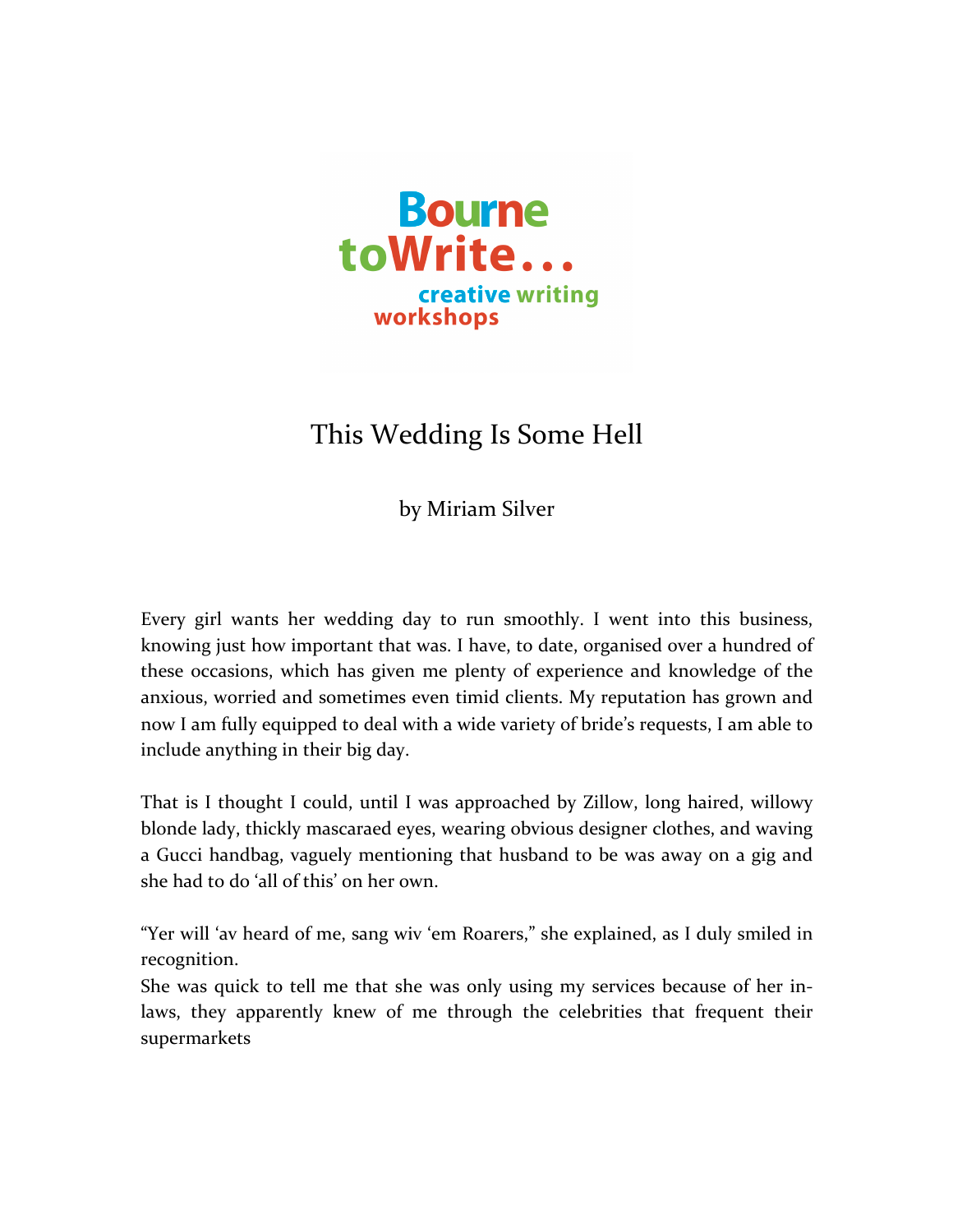The first indication that she might be hard to please was when we discussed possible venues. Going through the possibilities, old fashioned, local, village, seafront, hometown, this country or abroad, all of which she dismissed, Nothing attracted her though she did vaguely mention Mexico or Mull, and was going to leave it all at that until I suggested that her big day was only five months away perhaps she might like to make some decisions now.

I offered my assistance with bride's clothes, theme colour, reception, disco, invitations, numbers of guest, seating plan, florists, photographer, jewellers, caterers and cars. I was unable to interest her in anything, she was adamant, she wanted to choose for herself,

"It is MY day! I know what I want so leave it to me, I have lots of friends, all keen to help, yer know, big band people."

"We are very experienced," I murmured anxiously, only to be ignored as I began to wonder why she was using my services and tried to make a date when we could at least decide on a location.

I had heard of bridezillas, but had never met one before this. I began to worry about my reputation, which would be ruined if she went ahead without having any inkling about the planning involved with such an important occasion, but I had no choice. 

Later, her fiancé phoned to assure me they really wanted to use his family's supermarket as the venue. It was all arranged, the assistants would all wear their uniforms made from shiny material, local registrar would officiate, food would be for 500 all supplied by them too, and when he took a breath ended with,

"Hope that's ok, leave it to you, you're the expert," and left me at the end of the phone not knowing what to do next.

I need not have worried because Zillow was soon in my office, again, furious,

"Zoony's out of his mind, in case you don't know that's my fiancé, I'm not getting married in no supermarket!" she shouted, "he hasn't a clue, the stupid man, just wants his parents money input."